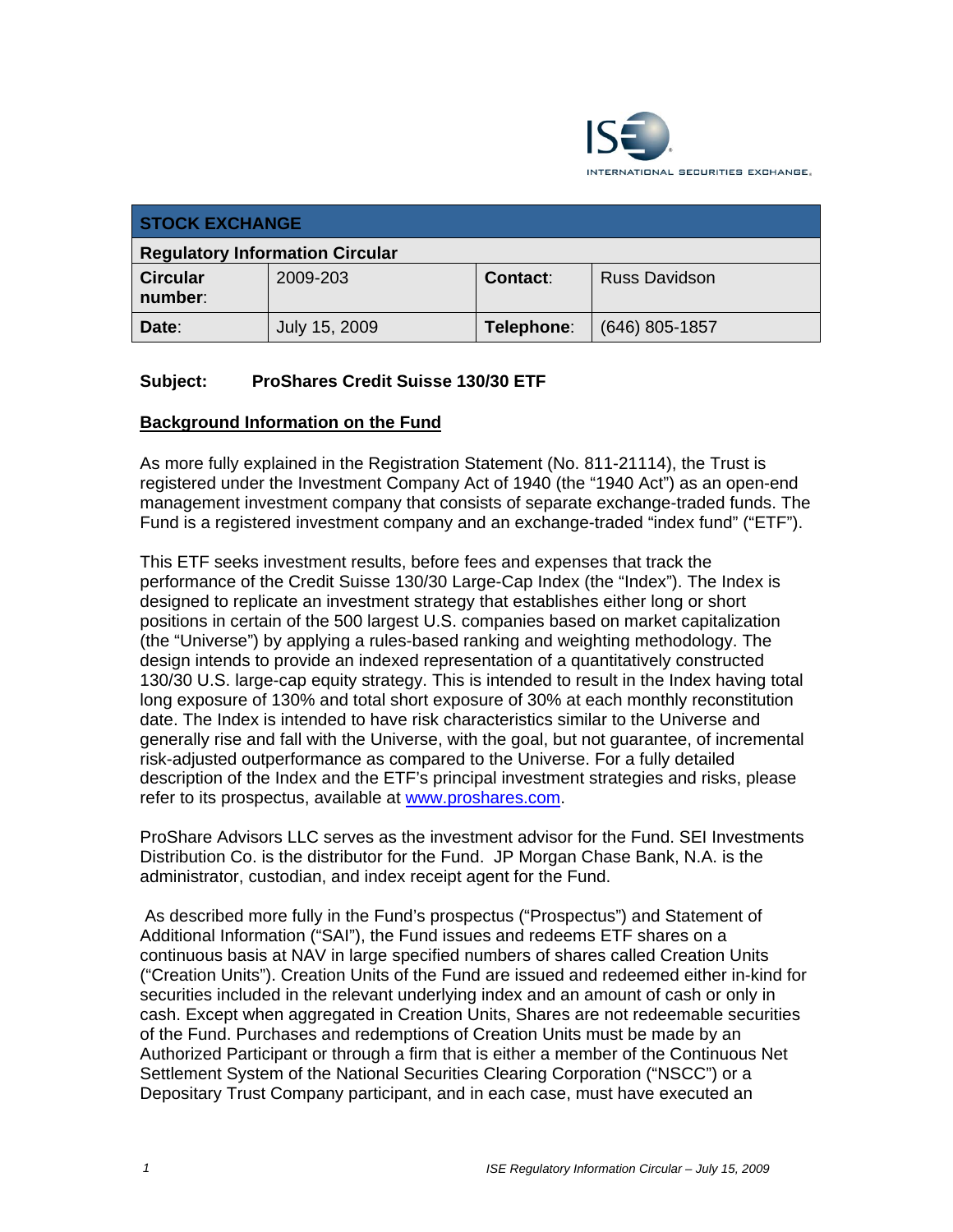agreement with the Distributor with respect to creations and redemptions of Creation Unit aggregations.

The Fund intends to declare and distribute to its shareholders at least annually virtually all of its net income (interest and dividends, less expenses), if any, as well as net capital gains, if any, realized from the sale of its holdings. Subject to board approval, some or all of any net capital gains distribution may be declared payable in that fashion, holders of Shares will receive additional Shares of the Fund unless they elect to receive cash. Dividends may be declared and paid more frequently.

The Depository Trust Company ("DTC") will serve as securities depository for the Shares, which may be held only in book-entry form; stock certificates will not be issued. DTC, or its nominee, is the record or registered owner of all outstanding Shares.

The NAV per Share of the Fund will be determined as of the close of trading (normally, 4:00 p.m. Eastern Time ("ET")) on each day that the Exchange is open for business (a "Business Day"). NAV will be available from the Distributor and is also available to NSCC participants through data made available from NSCC.

The Trust's registration statement describes the various fees and expenses for the Fund's Shares. For a more complete description of the Fund and the underlying index, visit www.proshares.com.

#### **Principal Risks**

Interested persons are referred to the Prospectus for a description of risks associated with an investment in the Shares. These risks include markets risk and the risk that the Fund's return may not match the return of its index for a number of reasons including the incursion by the Fund of operating expenses and costs not applicable to its index. In addition, as noted in the Prospectus, the Shares may trade at market prices that may differ from their NAV. The NAV of the Shares will fluctuate with changes in the market value of the Fund's holdings. The market prices of the Shares will fluctuate in accordance with changes in NAV as well as the supply and demand for the Shares.

#### **Exchange Rules Applicable to Trading in the Shares**

The Shares are considered equity securities, thus rendering trading in the Shares subject to the Exchange's existing rules governing the trading of equity securities.

#### **Trading Hours**

Trading in the Shares on ISE is on a UTP basis and is subject to ISE equity trading rules. The Shares will trade from 8:00 a.m. until 8:00 p.m. Eastern Time. Equity Electronic Access Members ("Equity EAMs") trading the Shares during the Extended Market Sessions are exposed to the risk of the lack of the calculation or dissemination of underlying index value or intraday indicative value ("IIV"). For certain derivative securities products, an updated underlying index value or IIV may not be calculated or publicly disseminated in the Extended Market hours. Since the underlying index value and IIV are not calculated or widely disseminated during Extended Market hours, an investor who is unable to calculate implied values for certain derivative securities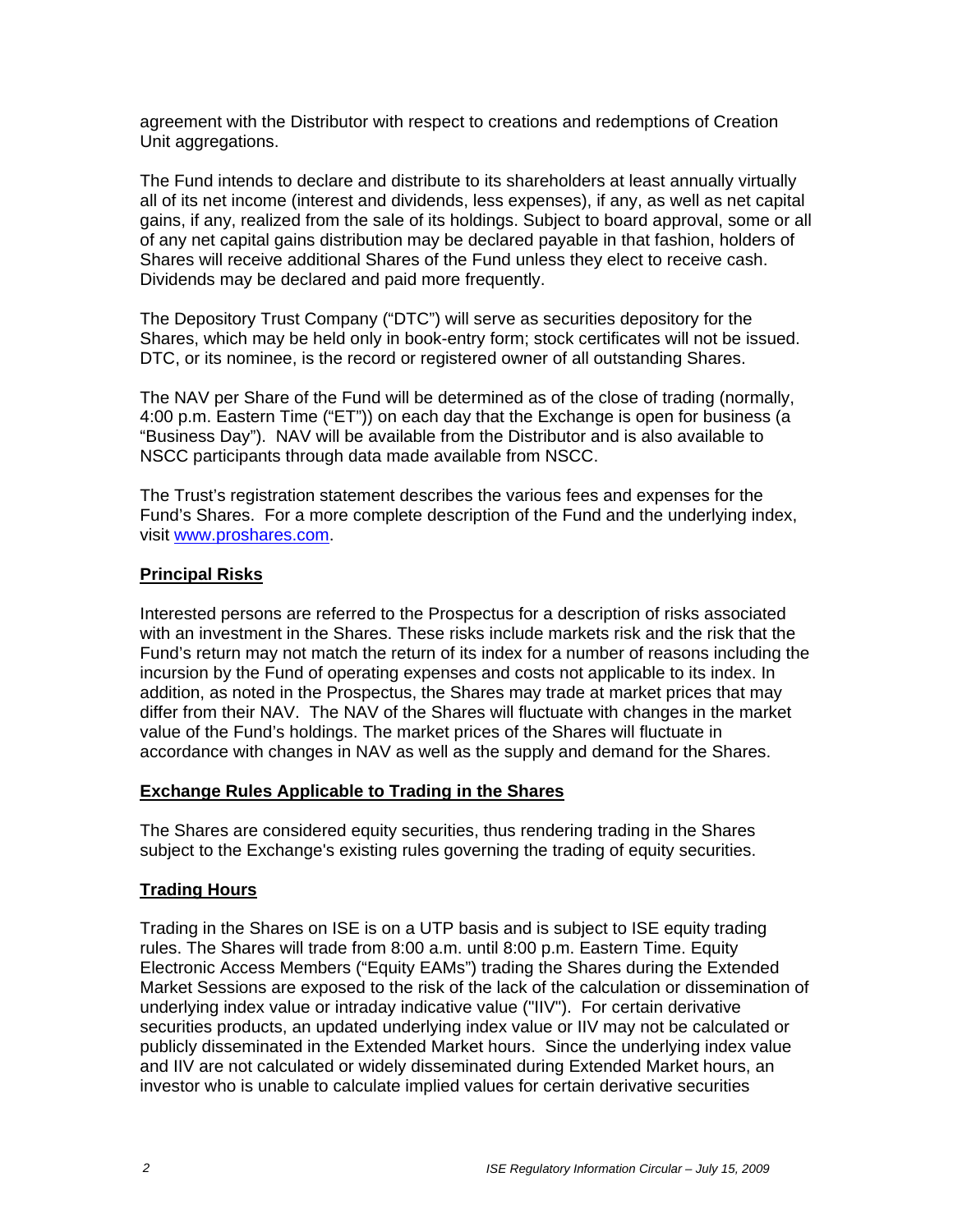products during Extended Market hours may be at a disadvantage to market professionals.

### **Suitability**

Trading in the Shares on ISE will be subject to the provisions of ISE Rule 2123(l). Members recommending transactions in the Shares to customers should make a determination that the recommendation is suitable for the customer. In addition, members must possess sufficient information to satisfy the "know your customer" obligation that is embedded in ISE Rule 2123(l).

Equity EAMs also should review FINRA Notice to Members 03-71 for guidance on trading these products. The Notice reminds members of their obligations to: (1) conduct adequate due diligence to understand the features of the product; (2) perform a reasonable-basis suitability analysis; (3) perform customer-specific suitability analysis in connection with any recommended transactions; (4) provide a balanced disclosure of both the risks and rewards associated with the particular product, especially when selling to retail investors; (5) implement appropriate internal controls; and (6) train registered persons regarding the features, risk and suitability of these products.

#### **Trading Halts**

ISE will halt trading in the Shares in accordance with ISE Rule 2101(a)(2)(iii). The grounds for a halt under this Rule include a halt by the primary market because it stops trading the Shares and/or a halt because dissemination of the IIV or applicable currency spot price has ceased, or a halt for other regulatory reasons. In addition, ISE will stop trading the Shares if the primary market de-lists the Shares.

#### **Delivery of a Prospectus**

Pursuant to federal securities laws, investors purchasing Shares must receive a prospectus prior to or concurrently with the confirmation of a transaction. Investors purchasing Shares directly from the Fund (by delivery of the Deposit Amount) must also receive a prospectus.

Prospectuses may be obtained through the Distributor or on the Fund's website. The Prospectus does not contain all of the information set forth in the registration statement (including the exhibits to the registration statement), parts of which have been omitted in accordance with the rules and regulations of the SEC. For further information about the Fund, please refer to the Trust's registration statement.

#### **Exemptive, Interpretive and No-Action Relief Under Federal Securities Regulations**

The Commission has issued letters dated October 24, 2006, November 21, 2005 and August 17, 2001 (together, the "No- Action Letters") granting exemptive, interpretive and no-action relief from certain provisions of and rules under the Securities Exchange Act of 1934 for exchange-traded funds listed and traded on a registered national securities exchange that meet certain criteria.

#### **Regulation M Exemptions**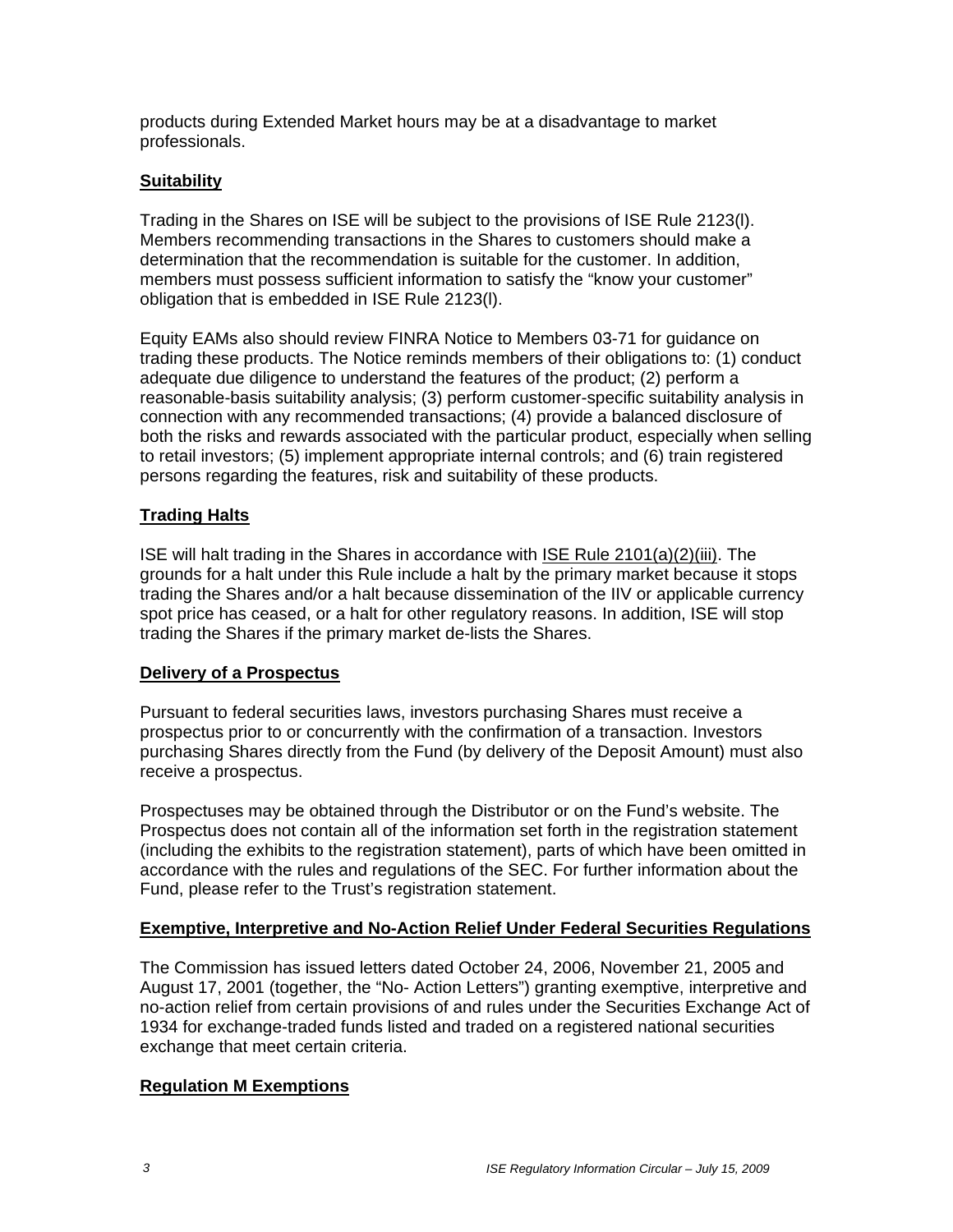Generally, Rules 101 and 102 of Regulation M prohibit any "distribution participant" and its "affiliated purchasers" from bidding for, purchasing, or attempting to induce any person to bid for or purchase any security which is the subject of a distribution until after the applicable restricted period, except as specifically permitted in Regulation M. The provisions of the Rules apply to underwriters, prospective underwriters, brokers, dealers, and other persons who have agreed to participate or are participating in a distribution of securities.

The Commission issued a No-Action Letter by which persons participating in a distribution of shares of a fund may engage in secondary market transactions in such shares during their participation in such a distribution, despite the requirements of from Rule 101 under Regulation M. In addition, the SEC has permitted persons who may be deemed to be participating in the distribution of shares of a fund (i) to purchase securities for the purpose of purchasing creation unit aggregations of fund shares and (ii) to tender securities for redemption in Creation Unit Aggregations. Further, the Commission has clarified that the tender of fund shares to the Fund for redemption does not constitute a bid for or purchase of any of the Funds' securities during the restricted period of Rule 101. The Commission has issued a No-Action Letter to paragraph (e) of Rule 102 under Regulation M which allow the redemption of fund shares in creation unit aggregations during the continuous offering of shares.

#### **Customer Confirmations for Creation or Redemption of Fund Shares (SEC Rule 10b-10)**

Broker–dealers who handle purchases or redemptions of Fund shares in Creation Units for customers will be permitted to provide such customers with a statement of the number of Creation Unit Aggregations created or redeemed without providing a statement of the identity, number and price of shares of the individual securities tendered to the Fund for purposes of purchasing creation unit aggregations ("Deposit Securities") or the identity, number and price of shares to be delivered by the Trust to the redeeming holder ("Redemption Securities"). The composition of the securities required to be tendered to the Fund for creation purposes and of the securities to be delivered on redemption will be disseminated each business day and will be applicable to requests for creations or redemption, as the case may be, on that day. This exemptive relief under Rule 10b-10 with respect to creations and redemptions is subject to the following conditions:

- 1) Confirmations to customers engaging in creations or redemptions must state that all information required by Rule 10b-10 will be provided upon request;
- 2) Any such request by a customer for information required by Rule 10b-10 will be filed in a timely manner, in accordance with Rule 10b-10(c);
- 3) Except for the identity, number and price of shares of the component securities of the Deposit Securities and Redemption Securities, as described above, confirmations to customers must disclose all other information required by Rule 10b-10(a).

#### **SEC Rule 14e-5**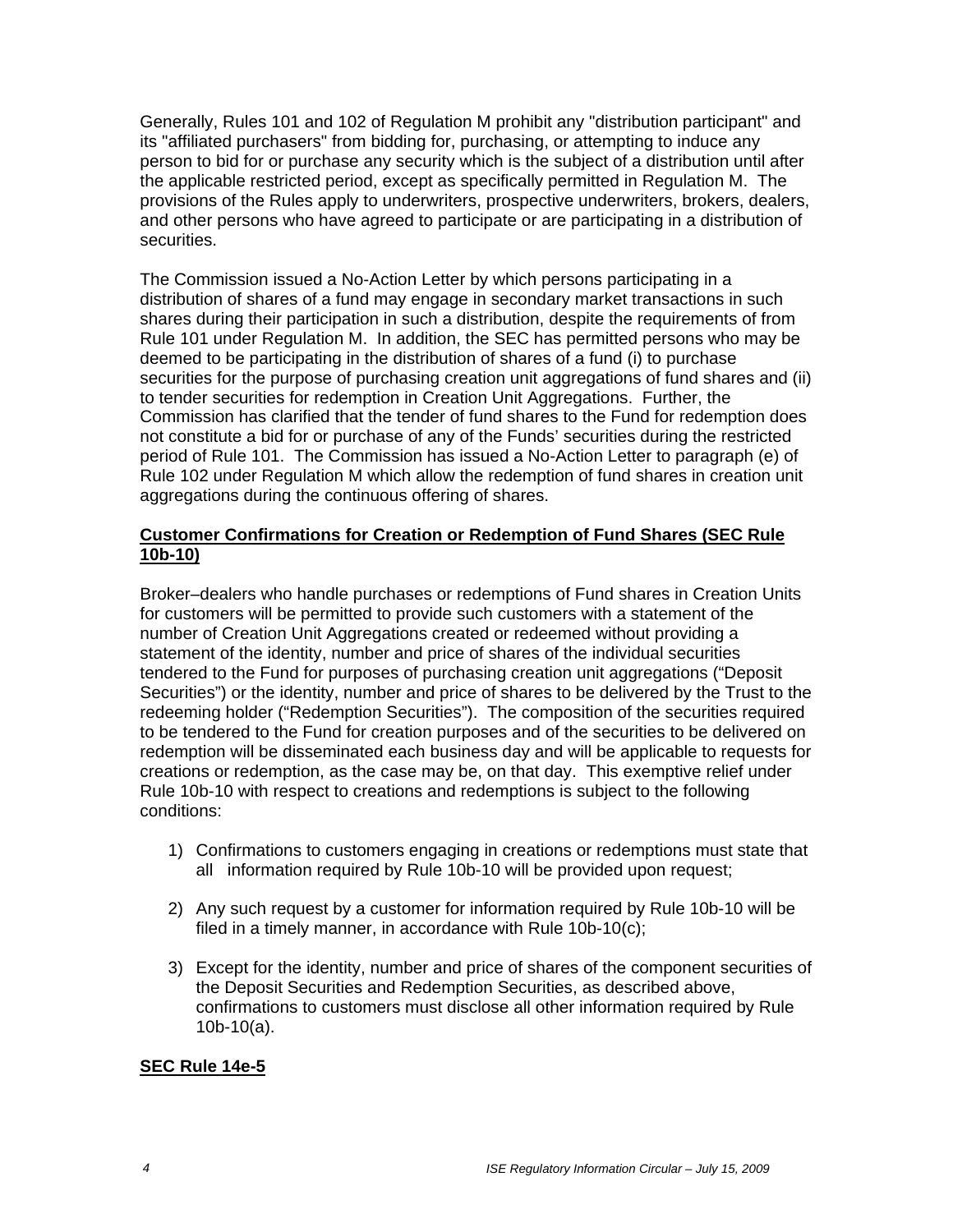The Commission has permitted any person acting as a dealer-manager of a tender offer for a component security of fund (1) to redeem fund shares in creation unit aggregations from the issuer that may include a security subject to such tender offer and (2) to purchase fund shares during such tender offer. In addition, a No-Action has been issued under Rule 14e-5 states that if a broker-dealer acting as a dealer-manager of a tender offer for a security of the Fund purchases or arranges to purchase such securities in the secondary market for the purpose of tendering such securities to purchase one or more creation unit aggregations of shares, it must be made in conformance with the following:

- i. such bids or purchases are effected in the ordinary course of business, in connection with a basket of 20 or more securities in which any security that is the subject of a distribution, or any reference security, does not comprise more than 5% of the value of the basket purchased; or
- ii. purchases are effected as adjustments to such basket in the ordinary course of business as a result of a change in the composition of the underlying index; and
- iii. such bids or purchases are not affected for the purpose of facilitating such tender offer.

## **Section 11(d)(1); SEC Rules 11d1-1 and 11d1-2**

Section 11(d)(1) of the Act generally prohibits a person who is both a broker and a dealer from effecting any transaction in which the broker-dealer extends credit to a customer on any security which was part of a new issue in the distribution of which he participated as a member of a selling syndicate or group within thirty days prior to such transaction. The Commission has clarified that Section 11(d)(1) does not apply to broker-dealers that are not authorized participants (and, therefore, do not create creation unit aggregations) that engage in both proprietary and customer transactions in shares of a fund in the secondary market, and for broker-dealer authorized participants that engage in creations of creation unit aggregations. This relief is subject to specific conditions, including the condition that such broker-dealer (whether or not an authorized participant) does not, directly or indirectly, receive from the fund complex any payment, compensation or other economic incentive to promote or sell the shares of a fund to persons outside the fund complex, other than non-cash compensation permitted under NASD Rule 2830 (I)(5)(A), (B) or (C). See letter dated November 22, 2005 from Brian A Bussey, Assistant Chief Counsel, SEC Division of Market Regulation, to Barclays Global Investors, N.A., dated November 22, 2005. The Commission has issued a No-Action Letter under Section 11(d)(1) of the Act states that broker-dealers may treat shares of a fund, for purposes of Rule 11d1-2, as "securities issued by a registered open-end investment company as defined in the Investment Company Act" and thereby extend credit or maintain or arrange for the extension or maintenance of credit on shares that have been owned by the persons to whom credit is provided for more than 30 days, in reliance on the exemption contained in the rule.

## **SEC Rule 15c1-5 and 15c1-6**

The Commission has issued a No-Action letter with respect to Rule 15c1-5 and Rule 15c1-6 as to the required disclosure of control by a broker or dealer with respect to creations and redemptions of fund shares and secondary market transactions therein.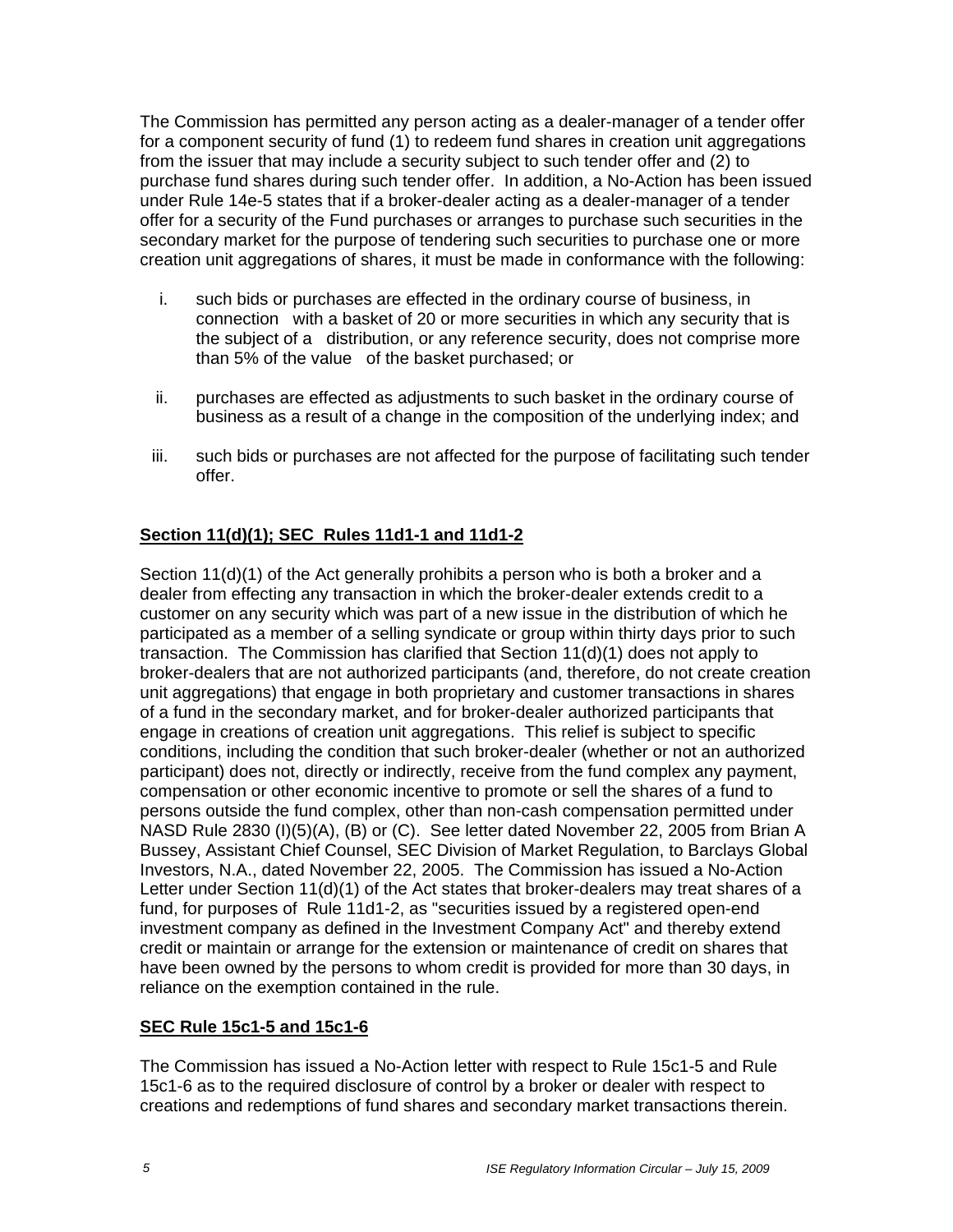**This Regulatory Information Circular is not a statutory Prospectus. Equity EAMs should consult the Trust's Registration Statement, SAI, Prospectus and the Fund's website for relevant information.**